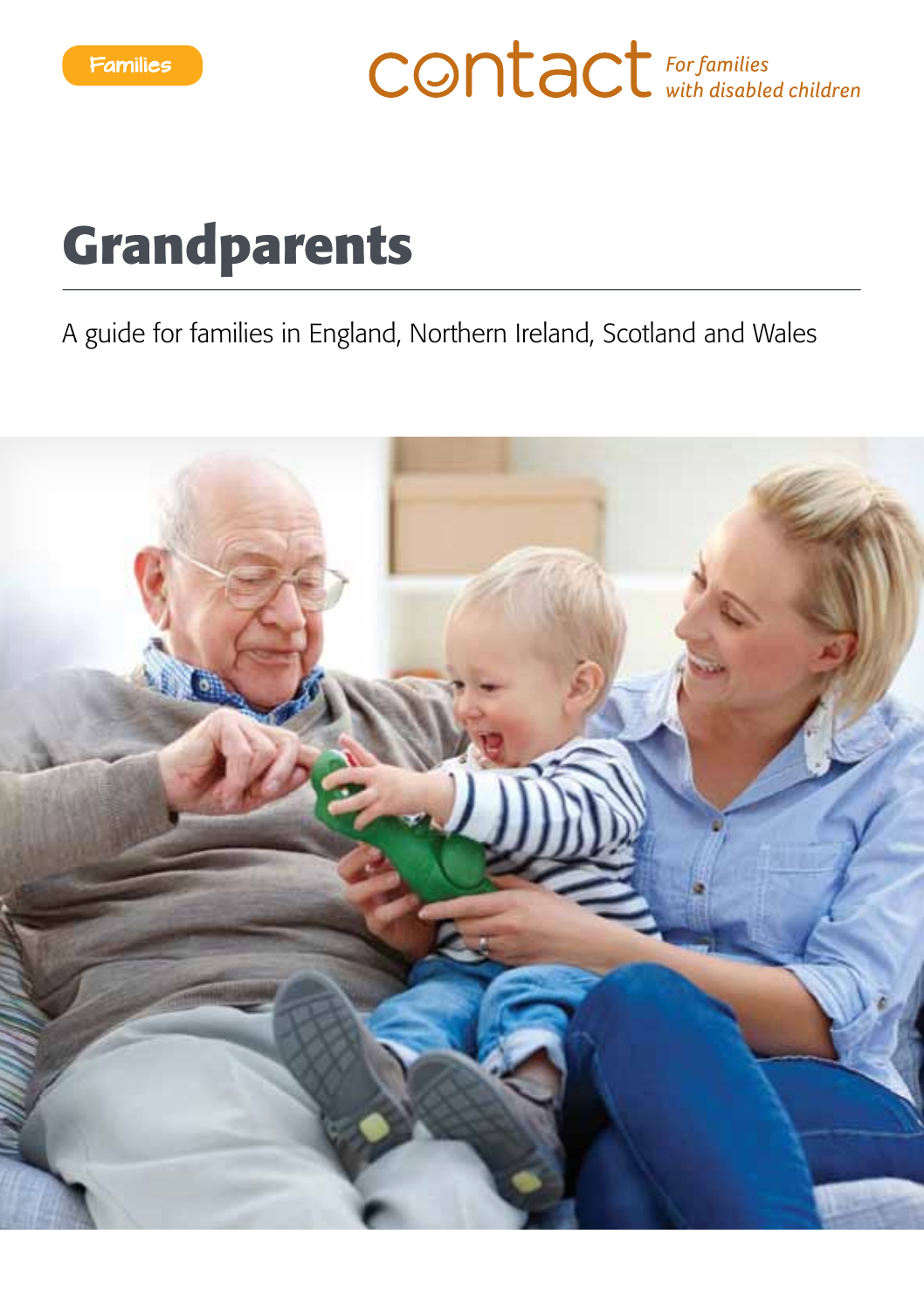### **Introduction**

Having a disabled child in the family has an effect on everyone, not just parents and siblings. As a grandparent, you may sometimes find yourself in an unfamiliar and sometimes difficult situation. The child's parents, siblings and other relatives may look to you for information and support. This may happen at a time when you are trying to come to terms with the news that your grandchild has a disability.

We hope that this guide will help you identify with some of the feelings and needs of other grandparents. You will also find a few ideas to help you if you are unsure how best to support the parents of a disabled child.

### **Contents**

| Spotlight on grandparents<br>The role of grandparents<br>Difficult relationships<br>5<br>Support for grandparents<br>Siblings<br>Tips from grandparents<br>When grandparents take on full-time care<br>10<br>The grandparents' story<br>Further sources of support<br>How Contact can help<br>$\overline{a}$ |  |
|--------------------------------------------------------------------------------------------------------------------------------------------------------------------------------------------------------------------------------------------------------------------------------------------------------------|--|
|--------------------------------------------------------------------------------------------------------------------------------------------------------------------------------------------------------------------------------------------------------------------------------------------------------------|--|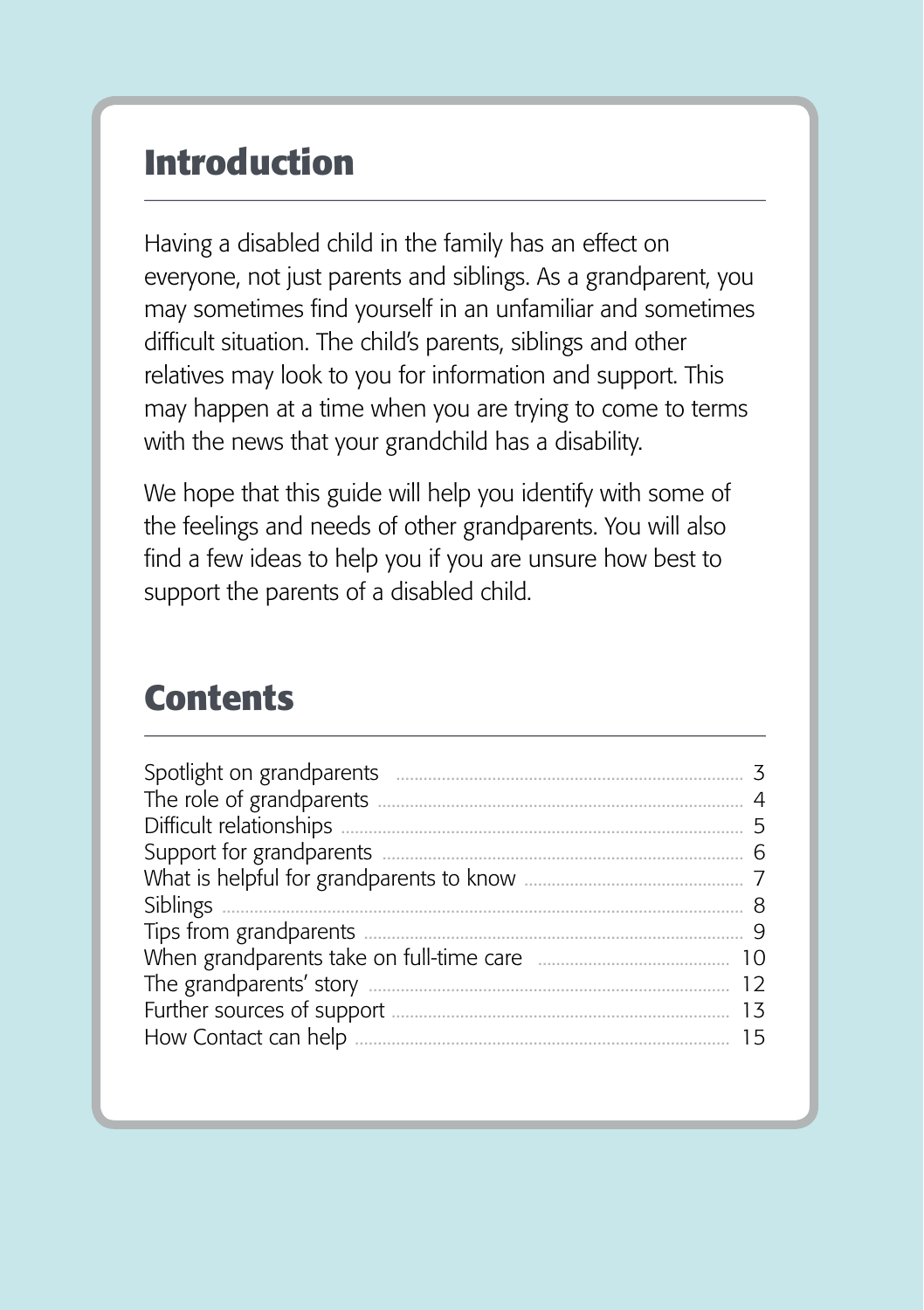

### **Spotlight on grandparents**

For those of us lucky enough to grow up knowing our grandparents, most of us found it a unique, rewarding and enriching relationship. As their grandparent, children may see you as someone to spend time with, and share experiences and fun times. Also, you can enjoy the pleasure of being with children and young people without many of the responsibilities being a parent.

Many families today face a range of pressures, such as demanding jobs and financial constraints. Often, grandparents who may be of working age themselves are involved in providing childcare and support, and some become full-time carers.

If your grandchild is born or diagnosed with a disability or has a long-term health condition, you may feel increased pressure to help and support your family.

What is increasingly clear from research is the amount of support grandparents provide.

Grandparents who are less supportive tend to be those who find it difficult to accept their grandchild's disability. What may also be important is the fact that the disability movement has changed social attitudes significantly in a grandparent's lifetime. When they were growing up, many grandparents may have had little contact with disabled children as, in the past, many disabled children were cared for away from home.

Research shows that changes in attitudes towards disability and the move towards inclusion of disabled children in mainstream schools and activities can challenge the original experiences and assumptions of grandparents.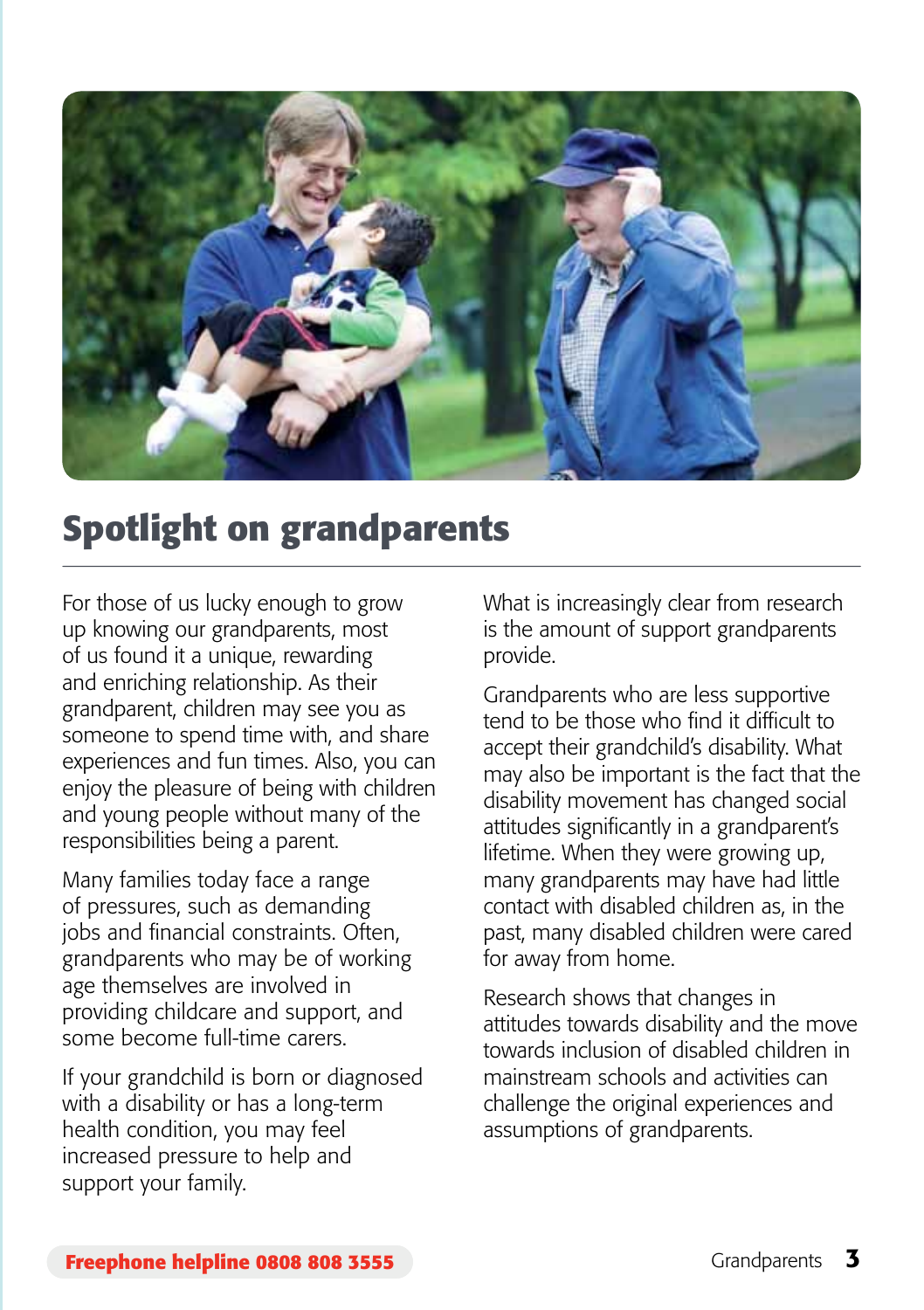Most of the grandparents who helped us plan this guide felt that their roles as grandparents were varied, and there were more worries if their grandchild has a disability. Grandparents shared their concerns about how involved they should be and what help they should offer.

Most grandparents we spoke to said that just being there was important but that you need to be sensitive about the level of input you should give. Some grandparents were juggling work and supporting their families. Others said they were at a stage in their life where they were able to offer their time and support.

Most grandparents felt that having a disabled child in the family had helped them to be more understanding and to learn more about disability. One grandparent said that having a disabled grandchild had brought the whole family closer.

Many grandparents tell us that their involvement in their grandchild's life is greater if they are the child of their daughter, rather than of the daughterin-law. Also, relationships with the child's parents stay good if they had been getting on well before the child was born. If the parent does not have a partner involved with the disabled child, then grandparents are often more involved in providing support.

### **Feelings**

Here, some grandparents describe their feelings when they heard the news that their grandchild had a disability.

**If** It was hard coping and fighting, if only I was ten years younger. **)** 

**I** I was very angry. Why our boy? 35

 $If$  H was hard to know how to support my daughter and husband — I tried to give them space. 33

**If** It was very difficult to accept. I wanted to do more to help. **33** 

 $If$   $\forall$  H was a double whammy — concerned for the child's parents but also worried about the child. **33**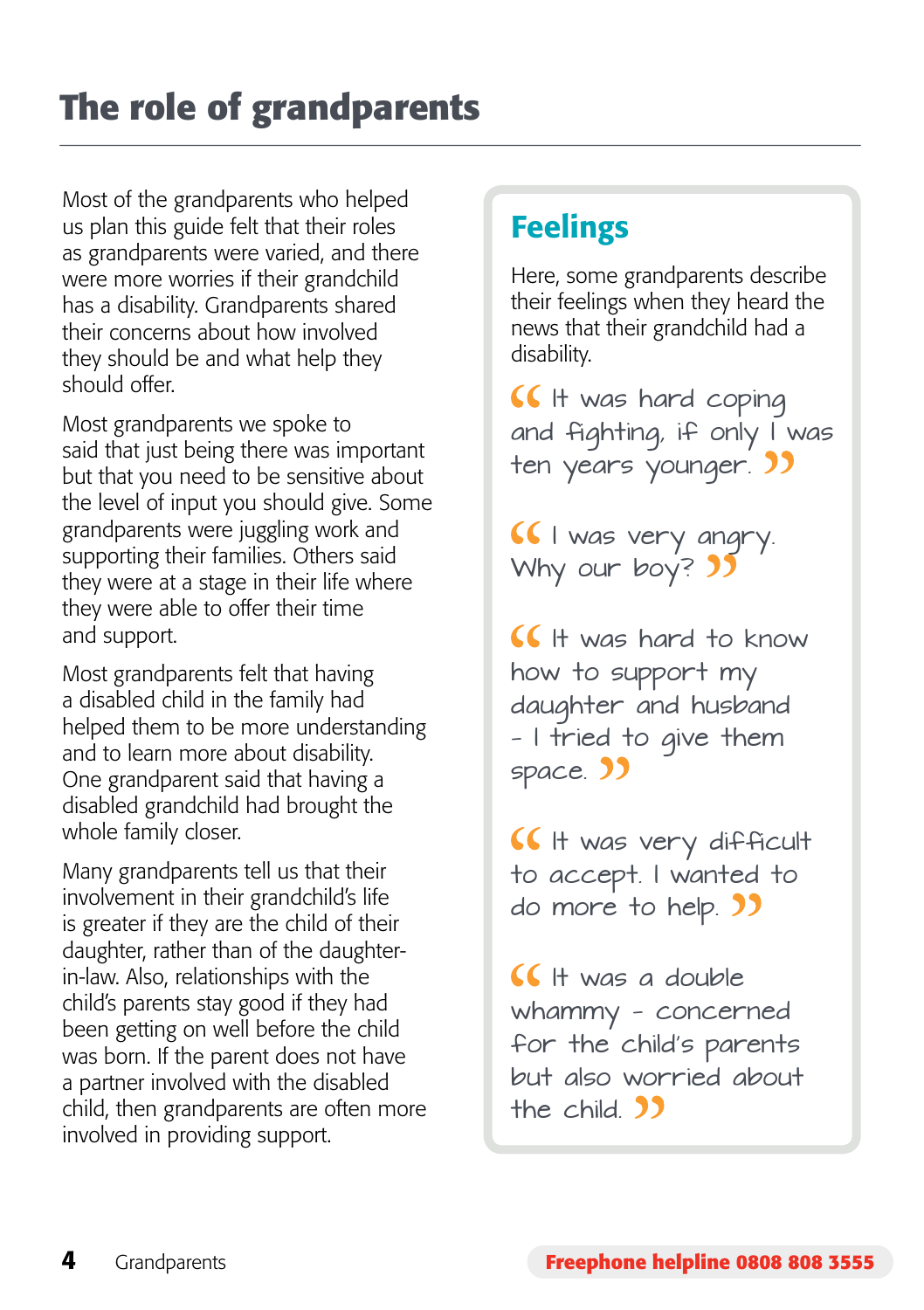# **Difficult relationships**

Not all families have good relationships. Sometimes the arrival of a disabled child, or the realisation that an older child has a disability adds to already strained relations.

Grandparents go through the same emotions as parents (including anger, grief and denial), and some find it hard to move on and accept the situation.

Every family is unique. Parents want the best for their child and it may take them a long time to accept their child's disability. Many families describe their initial feelings as a kind of grieving process which sometimes leads on to looking for someone or something to blame.

Questions and ideas like, 'Whose side of the family is to blame?' Or 'You can always have another child,' can cause more pain and distress. Equally, some grandparents are overwhelming in their offers of support and advice, and sometimes find it hard to know when to back off. There is a strong need to care for your own child, but it is important to listen to the parents and acknowledge their needs, as well as addressing your own feelings.

As a grandparent, you may not always share the same ideas about parenting as your son or daughter and their partner. What is important though, is agreeing a consistent approach with the child. Problems can often be avoided by



everyone responding to the child in a similar way, particularly for children with behaviour that challenges. The situation can often be helped by a feeling that you are all pulling in the same direction.

If parents' relationships break down there can be all kinds of implications for grandparents. You may be concerned about continuing to have contact with your grandchildren and want to know your legal rights. There are organisations that can offer help.

 *See 'Further sources of support' on page 13).*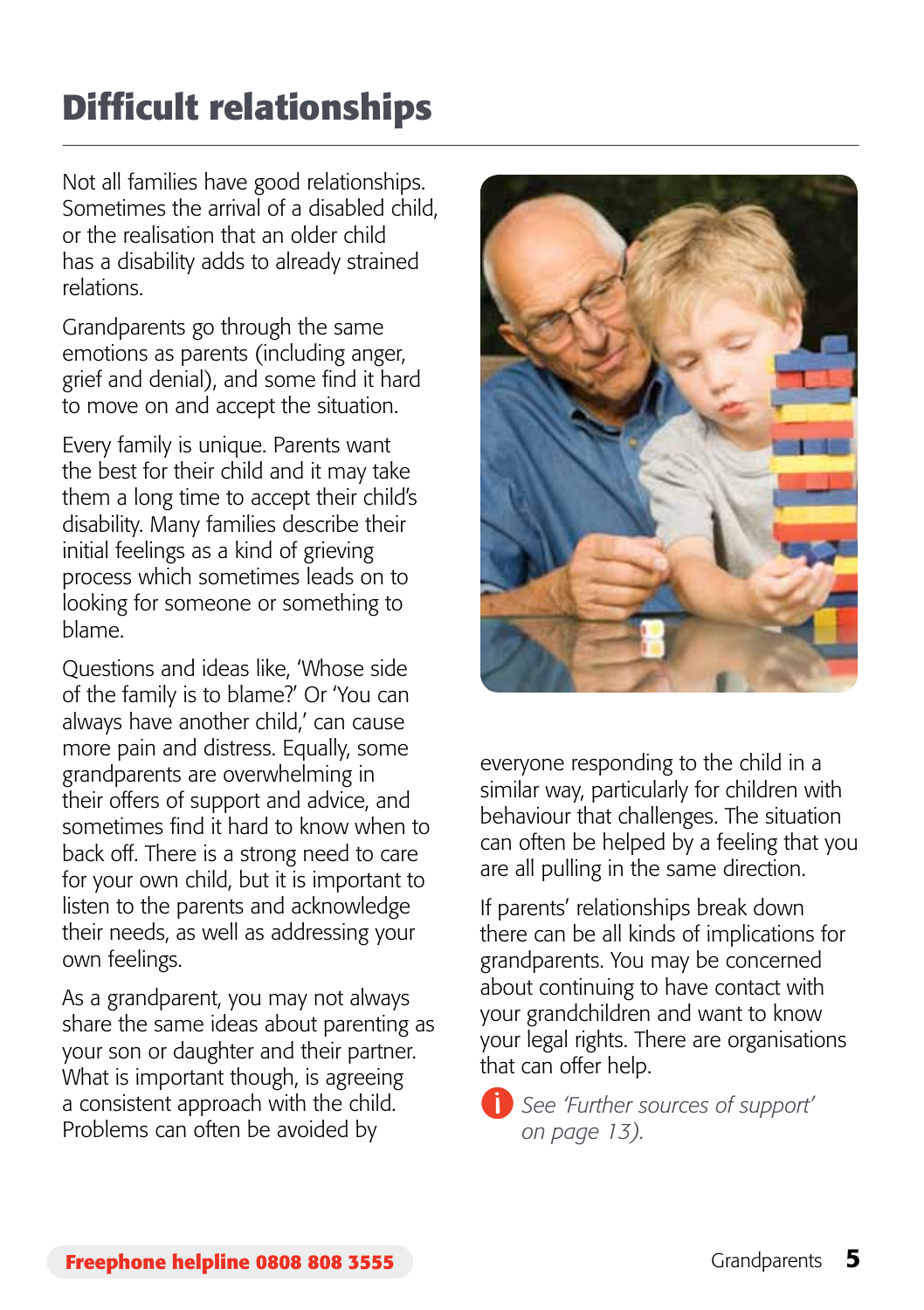# **Support for grandparents**

It is helpful to make use of your support networks of friends and relatives. If the child has other grandparents, it may be useful to talk about how you can best work together to offer practical and emotional support. Try to be realistic about the kind of help you can offer and remember that you have needs too, including thinking about your health.

Grandparents' groups have been set up in response to grandparents' need for support. No-one we spoke to had met other grandparents in a similar position before and everyone felt it was a valuable experience. Many were keen to speak as well as listen and learn from other grandparents. If you have a disabled grandchild, there are national support groups and online forums that can give you expert support and advice.

 *See 'Further sources of support' on page 13, or call our freephone helpline on* **0808 808 3555**

#### Benefits and national insurance credits for grandparents

If you have not taken over the responsibility for looking after a disabled child, but are helping his or her parent by providing a substantial amount of care, you might still be able to claim certain carers' benefits (for example, Carer's Allowance). However, your chances of getting benefits as a carer will depend

on a number of factors, such as your income and whether anyone else is already claiming as a carer for that child. If you provide a significant amount of care and are under state pension age, you may also be able to help protect your pension entitlement by getting national insurance credits.

#### Information

Learning about your grandchild's condition can help you feel empowered and will mean you are better able to support the whole family. It can also be a relief for parents to know that, at least within their family, there is someone who has knowlege and understanding.



*Our website has information on hundreds of conditions and support groups:*  **www.contact.org.uk**

*Our helpline has experts who can help and support you, and provide information on support groups.*  **0808 808 3555** *or email*  **helpline@contact.org.uk**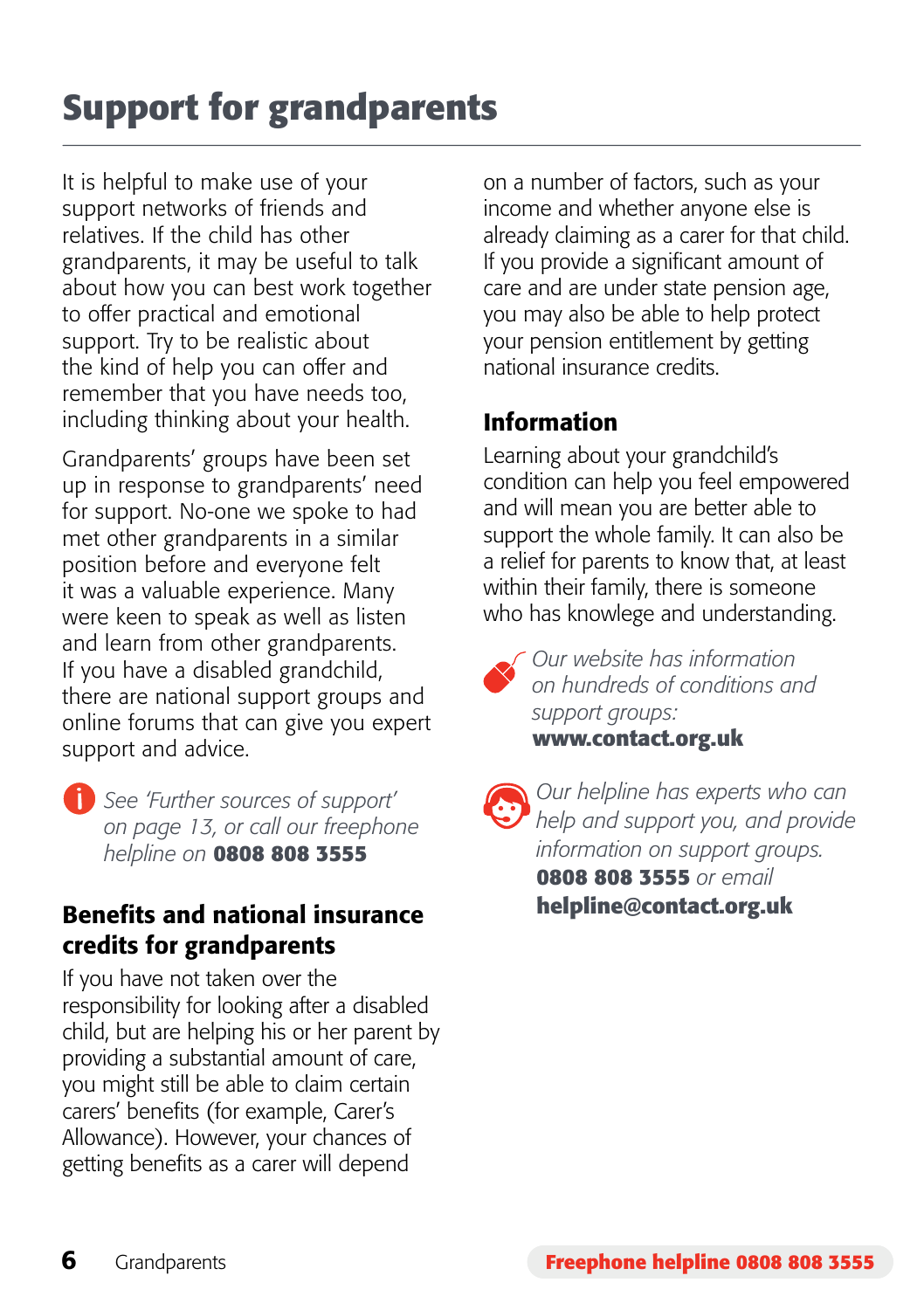

#### What is helpful for grandparents to know?

- Every family is unique. Each family member takes time to find their way.
- You may feel afraid and not know how to help. If you are flexible and prepared to think around the situation, there may be something you can do which can make life easier for your family. Sometimes it is the little things that matter like making a meal, doing shopping or babysitting so the parent can take a break.
- Try not to assume that help has been offered from social services, or a GP. Parents may feel unsupported even if services are in place. Some parents might need support to apply for benefits. You

may not have money to share with your family, but information is very important too.

- There may be some particularly difficult times for parents, such as around the time of diagnosis or when no medical diagnosis can be given. Finding a school, changing schools and transition to adult services can be stressful times and extra support may be welcome.
- Often parents have to deal with a range of services, including health, education and social services and can feel exhausted. Help with phone calls, support at meetings, or offering to care for grandchildren while the parent goes to meetings can ease the pressure.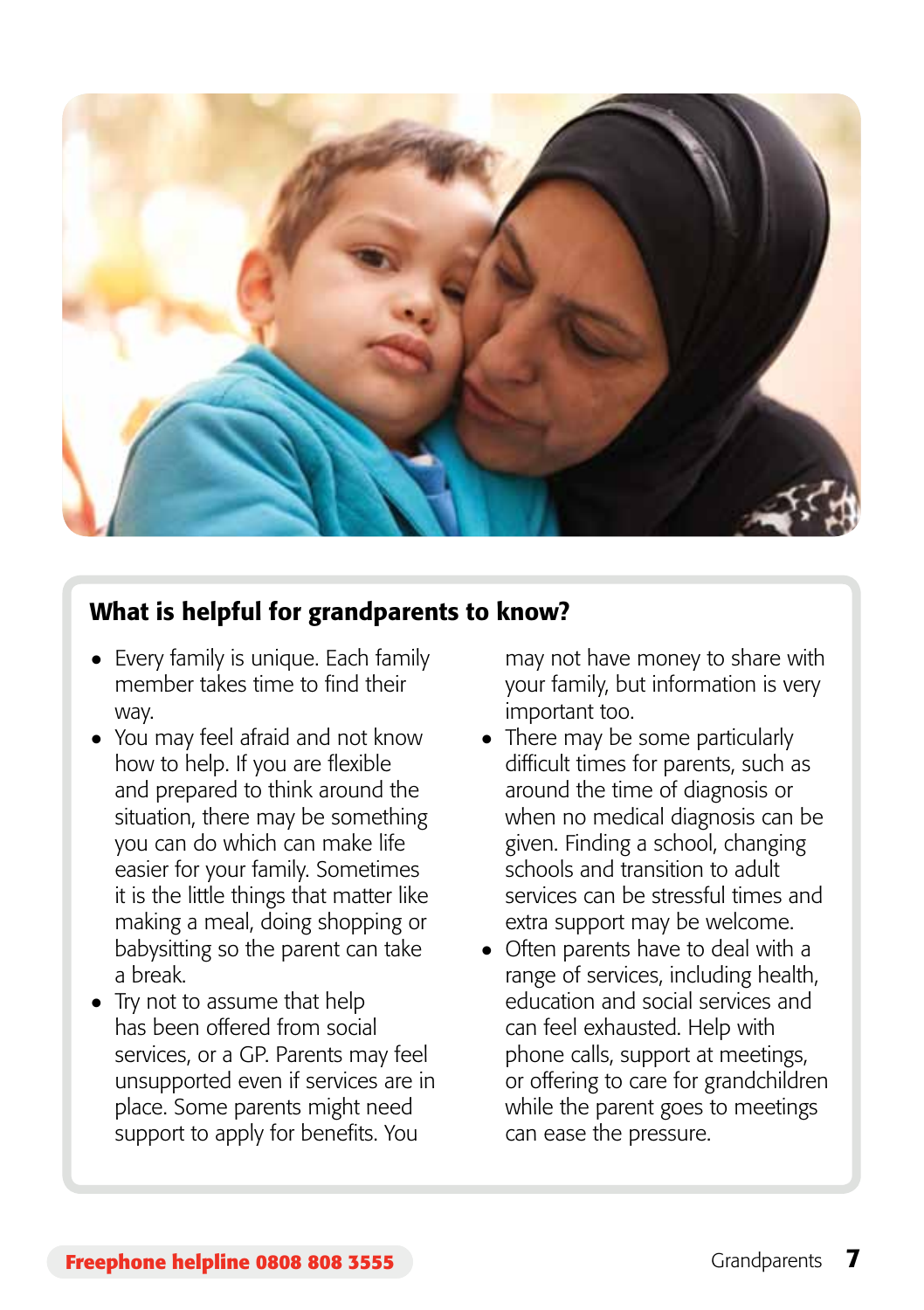# **Siblings**

Siblings of disabled children may feel that, because of the additional care needs of their brother or sister, their parents have less time for them. There may be little or no time for family activities. The extra pressures siblings face at home mean grandparents can play an important role by taking siblings out for a treat. Involving siblings in activities they would otherwise miss out on can make a big difference, as can giving them a quiet place where they can do their homework, for example.

Equally supportive, where possible, is taking care of the disabled child, even if only for a short time, so that siblings can have some precious time with their parents.

*We have a free* 

*Siblings guide, with further information and useful organisations for siblings, available from our freephone helpline or to download at*  **www.contact.org.uk**

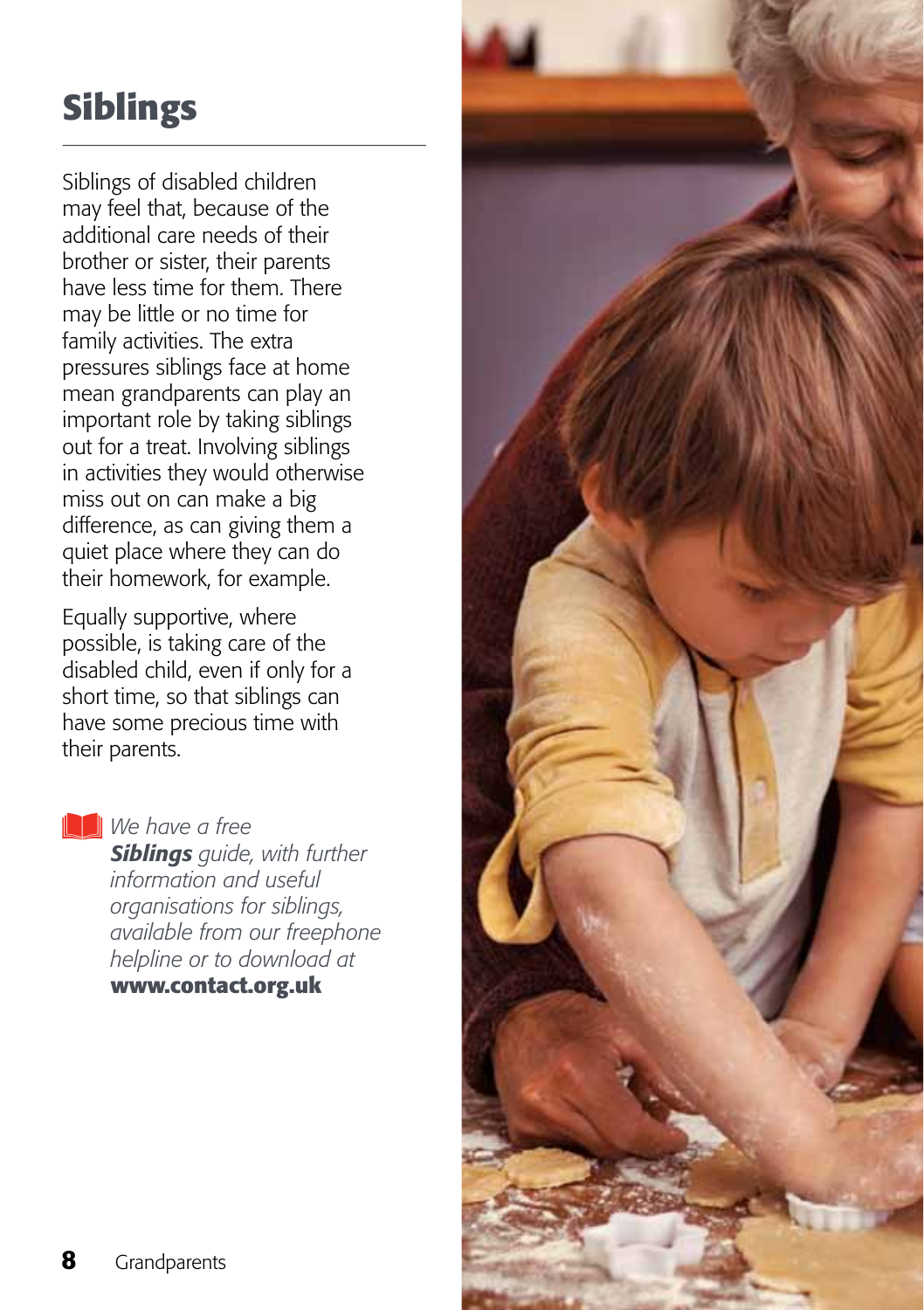

### **Tips from grandparents**

- Accepting your grandchild's disability may take a long time for you and their parents.
- Be led by the parents. They will tell you what they need.
- Don't give advice, it won't always be welcome – listen!
- You can't generalise about disability.
- Don't be over sensitive Sometimes parents need someone to let off steam to.
- Try not to offer your opinions when your adult children are upset.
- Just be there.
- Offer help. Don't wait to be asked.
- Focus on the child. not their diagnosis.
- Information is very important to find and share.
- Don't neglect the other grandchildren in the family, siblings need support too.
- Don't forget to get support for yourself.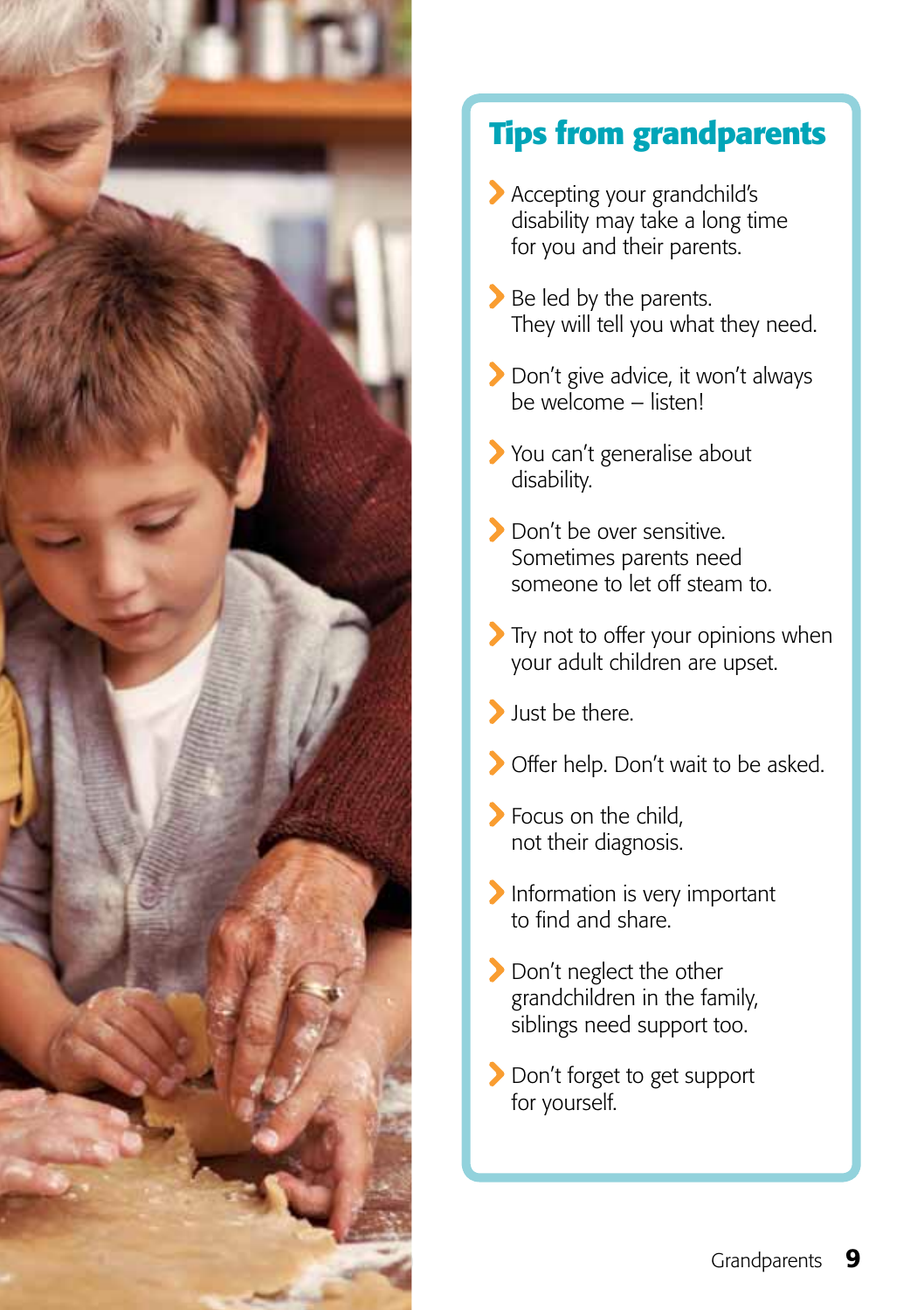## **When grandparents take on full-time care**

Some grandparents find themselves taking on the full-time care of the grandchildren. This may happen if your son or daughter has physical or mental health problems, for example. You might suddenly, or without much warning, be asked to take your grandchildren into your home and a temporary measure can become permanent.

However much you love your grandchildren and know you can care for them and support them as they grow up, becoming their full-time carer may not always be easy. An unexpected start to living together may have an effect on all of you. If there is uncertainty about how long your grandchildren will live with you this may have its own effects.

Before they come to live with you, your grandchildren may have experienced difficult situations. These experiences may have long-term effects on some children's emotional wellbeing and behaviour. Try to find support services for your grandchildren. Call our freephone helpline for advice.

You may need to make changes in your life if grandchildren come to live with you. If you are working, you might want to cut your hours or give up work altogether so you can look after them. Children's services may require you to give up work before they will agree to you caring for your grandchildren full-time. There are likely to be wide ranging financial implications for you whether or not you have to give up work.



*Call our freephone helpline on*  **0808 808 3555** *to get advice about your options.* 

If your grandchildren's parents are still around, you might find that negotiating relationships and contact between your grandchildren and their parents bring their own difficulties. Some children's services departments will give advice and support with these issues and you can call our freephone helpline for advice.

#### Your legal position and financial support

Grandparents and others who take on the full-time care of children when their parents are unable to do so are often called 'kinship carers' or 'family and friends carers'. Some organisations also say 'connected person'.

There are different types of kinship carers because kinship care can be arranged in different ways. The type of kinship carer you are may change over time. It can be an informal arrangement decided between you and the parents. It can come about if a parent dies and has arranged for you to be a 'testamentary guardian'. A testamentary guardian is someone appointed by a will or other legal deed to be the guardian of a child after a parent dies.

Your grandchildren might be 'looked after' by the local authority. There may be an order from court or, in Scotland, from a children's hearing. Alternatively,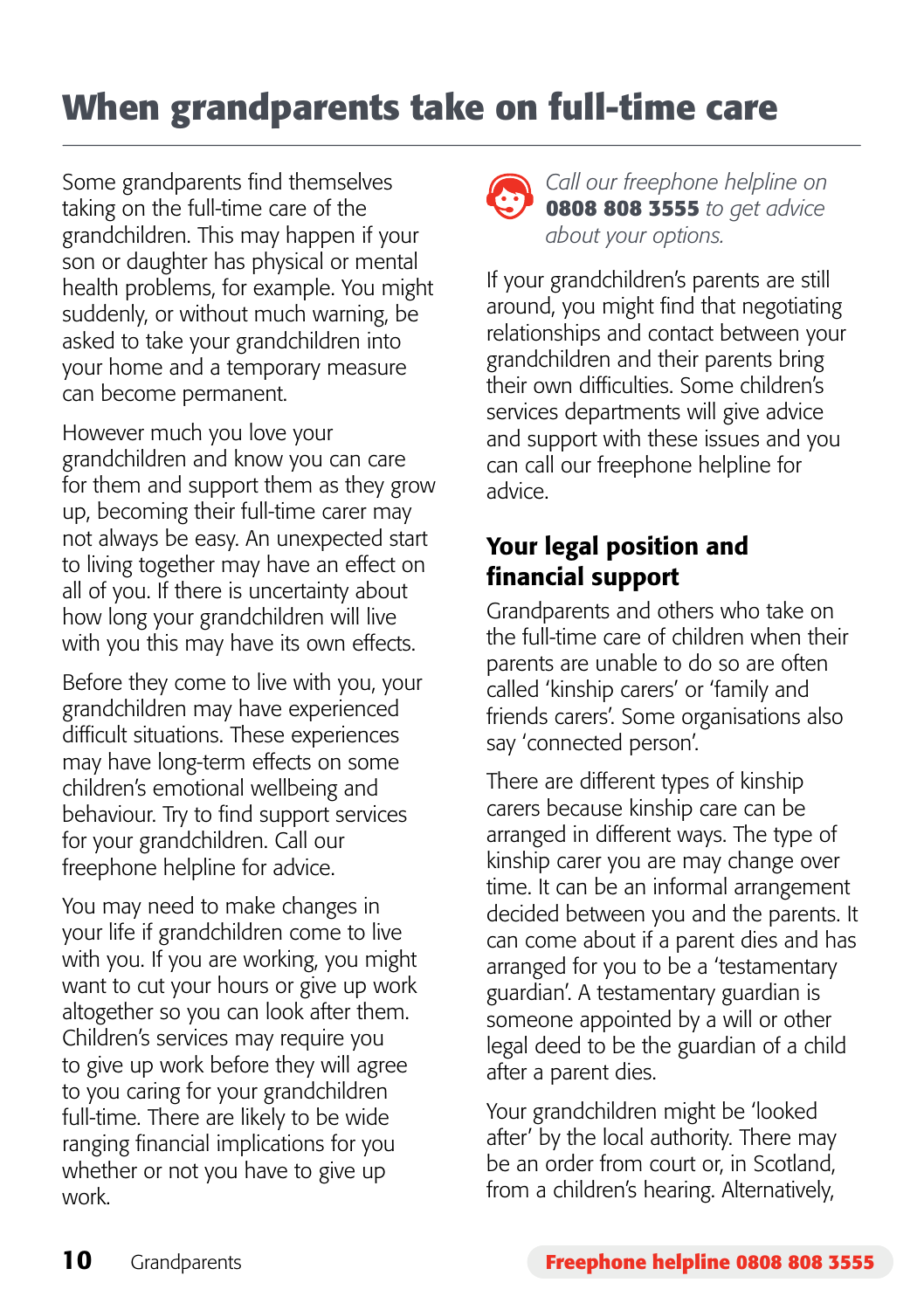the local authority might be looking after your grandchildren with the agreement of, or at the request of their parents. Your grandchildren might be placed with you by a local authority worker, usually a social worker from the children's services department.

This can be a difficult situation. Children's services sometimes argue that the arrangement is a private arrangement between you and the children's parents even when it is children's services that placed your grandchildren with you. If you are in this situation it is important to get legal advice. Call our freephone helpline if you want us to help you find legal support.

Alternatively, you might have a residence order from a court, or a child arrangements order, or a special guardianship order in England or Wales.

These different situations are grounded in different legal principles. This means that the financial and other help you might get is different in each situation. In some cases, you will be eligible for benefits and tax credits. In some situations, the local authority may also have a legal duty or a power to give you financial support.

If the local authority has a duty to give you financial support it means they are legally bound to do so. If your local authority has the power to give support it means they can make a decision to do so. In either case, the local authority will have written policies abut financial support and you can ask to see these policies.



These legal and financial issues are complicated and you need to get expert advice as soon as possible.

If you take on the full time care of your grandchild you will also be able to access help from social services in the same way as a parent would, for example equipment, or help as a carer yourself. See our guide *Getting social care services when your child has additional needs.*



*Call our freephone helpline for information on how to access support.*

 *There is also a list of useful organisations on page 13 of this guide.*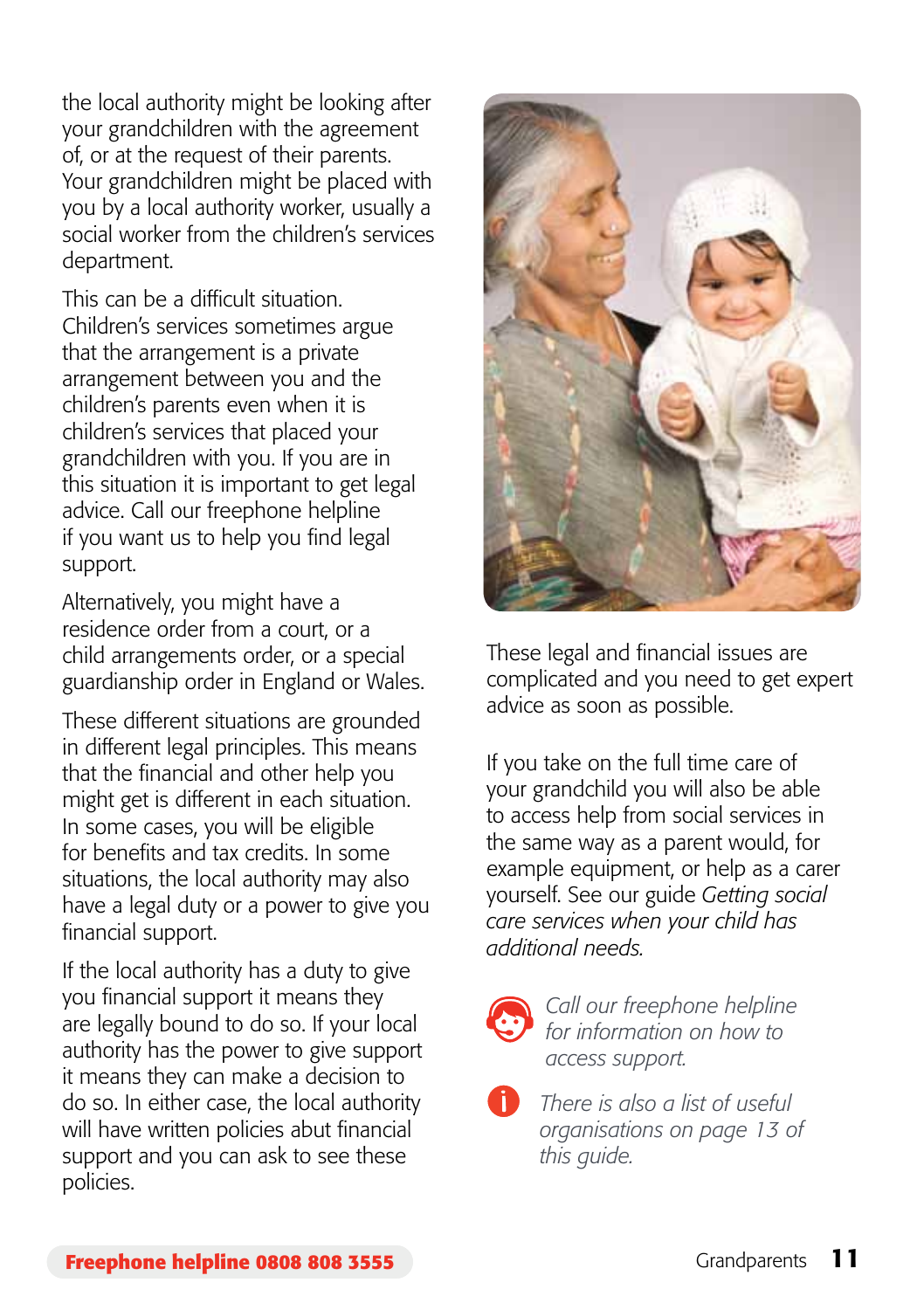### **The grandparents' story**

It came as a shock to realise our grandson Danny had autism. When his younger brother Sam was born with multiple disabilities we felt demoralised and began to ask why, and wonder what or who was responsible.

We quickly tried to adopt a supportive role. We could help by taking Danny and his sister Rowena out, perhaps to the seaside for a picnic, or take all the children for a local walk. On visits, we were also able to help with gardening, the inevitable mountains of washing and other chores.

We've always tried to treat the boys as precious individuals with some unique characteristics. More than once we've been caught out underestimating Danny's capabilities and understanding – often to his own advantage! One minute he'd be happily paddling with us at the water's edge, the next he was swimming out to sea!

Sam has more complex needs and has always needed full-time care, so it has been harder for us to directly help as much with him.

Over the years, we have been glad to see the children thriving and happy in their different ways but have realised that this was largely at the expense of their parents – the main carers. Much depends on parents being able to build a team of reliable helpers to manage all their commitments with each of the children – something which needs careful organisation.

It is a comfort for us, to see that our daughter and her family are getting support. We have willingly helped financially when we can to relieve the pressure of money worries. We've also have been involved in setting up trusts to protect our grandsons financially in the future.

Now our grandchildren are almost grown up. Danny lives away from home and Rowena hopes to go to university. We are in our 80s and live further away, so our involvement is inevitably more remote.

Being grandparents to two boys with additional needs has led to us broadening our experiences. We have helped at a club for disabled people, done a Makaton signing course, and been to talks about autism and genetics. All this has helped us come to terms with the situation, even though it was very upsetting at the beginning.

#### *Gwen and George*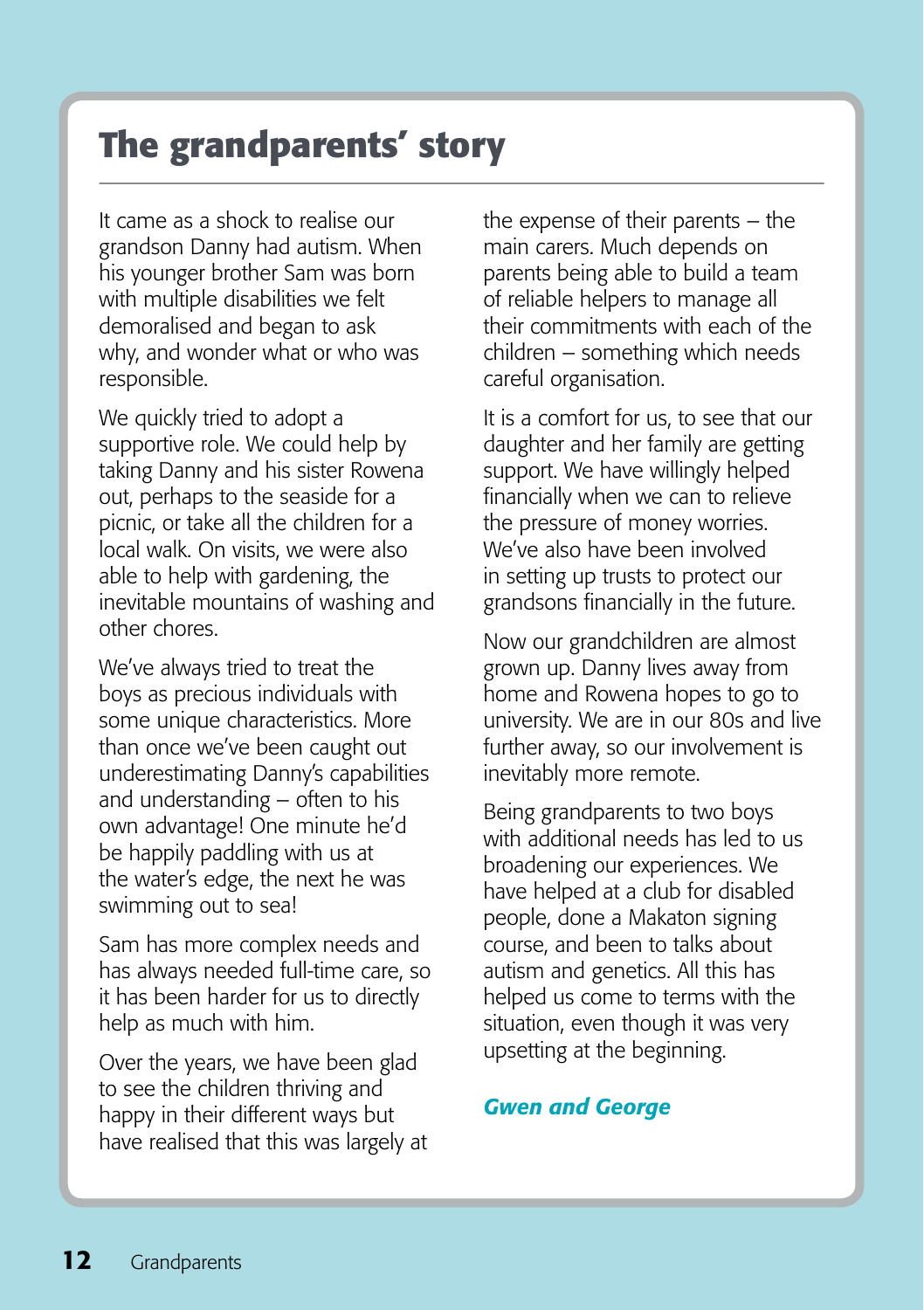## **Further sources of support**

There are many national and local organisations that support families who have a child with a disability or health condition. If your grandchild has a diagnosis, it could be worth finding out if there is a specific organisation for their condition and what help they can offer you and your family.

#### **General support**

> The Grandparents' Association Support and information for grandparents on many issues including contact with grandchildren, an advice line, an email advice service, publications, and support groups. www.grandparents-association.org.uk C Helpline 0845 434 9585

#### Young Minds

Young Minds focuses on improving the emotional wellbeing and mental health of children and young people. They have a helpline for parents and carers, an email advice service and a website with information for children and young people as well as their carers www.youngminds.org.uk Parent carers helpline 0808 802 5544

#### Children 1st - Scotland

Scotland helpline for anyone concerned about or caring for a child. Free helpline and email advice service. Children 1st offers many local services in Scotland including advocacy for children, befriending and family support.

- www.children1st.org.uk
- ParentLine Scotland advice line 0800 282 233

#### Family Fund

The UK's largest provider of grants to low-income families raising disabled and seriously-ill children and young people. Funding may be offered for essential items such as washing machines, fridges and clothing but the Family Fund can also consider grants for sensory toys, computers and family breaks.

 www.familyfund.org.uk 01904 621 115

#### **>** Family Lives

Helpline, message boards, email service, live chat and parenting/relationship support groups.

www.familylives.org.uk

Advice line 0808 800 2222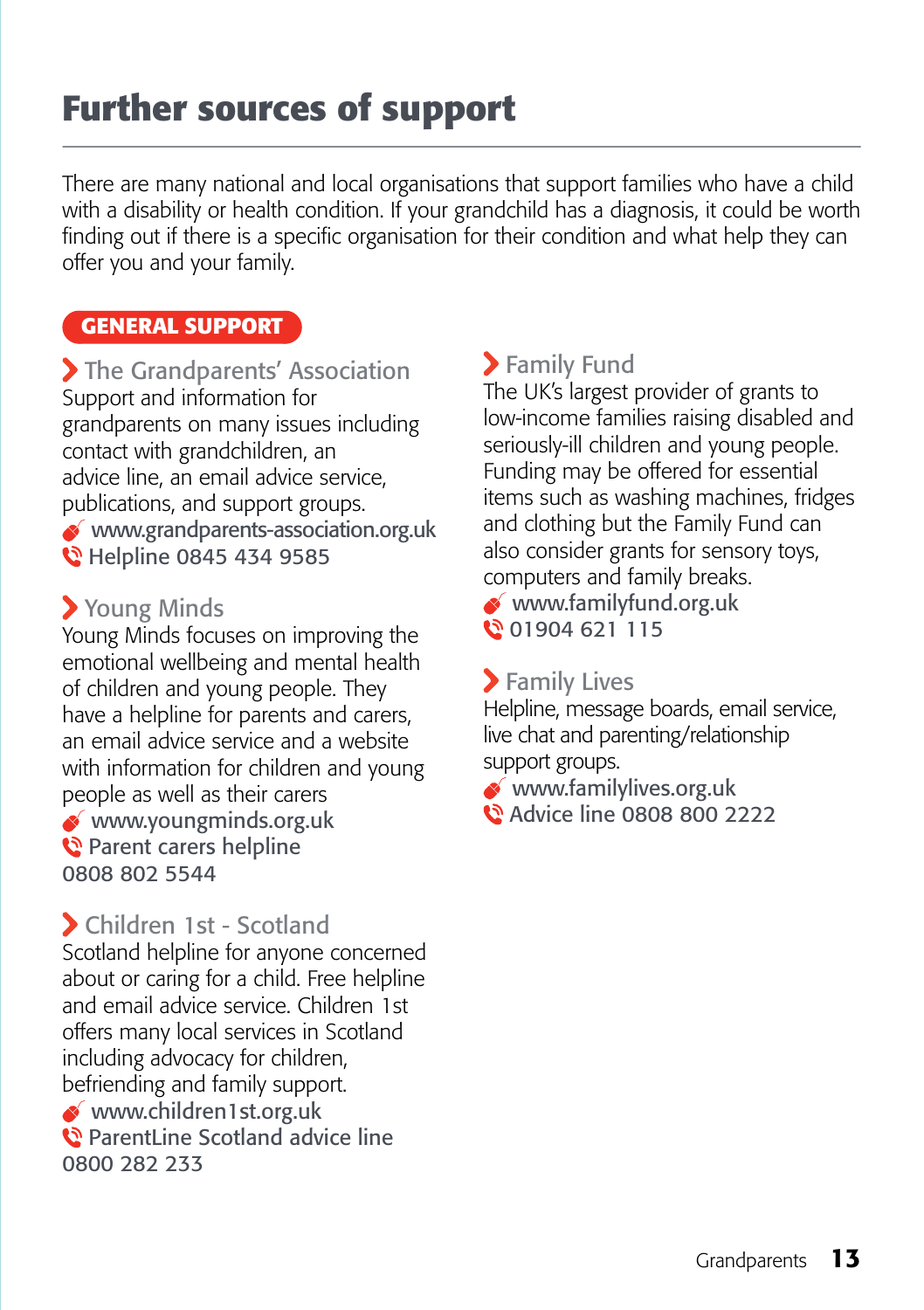#### **Legal help**

 Coram Children's Legal Centre Legal advice and information in England on the website on all aspects of family, child and education law plus limited free legal advice over the phone.

 www.childrenslegalcentre.com Child Law Advice Line 0300 330 5480

#### **Parenting NI**

Free helpline for parents, carers and families Northern Ireland facing difficulties. There is also an email service plus free face-to-face appointments in some areas.

**Parentingni.org C** Helpline 0808 8010722

Scottish Child Law Centre Free legal advice in Scotland for and about the law relating to children. www.sclc.org.uk Advice Line 0131 667 6333 Free calls for under 21s from land lines on 0800 328 8970 and on 0300 330 1421 from mobiles

#### **Help for kinship carers**

#### Citizens Advice Scotland

Gives advice on anything to do with being a kinship carer in Scotland. All Citizens Advice Bureaux in Scotland can also give advice on all aspects of kinship care.

www.cas.org.uk

Kinship Care helpline 0808 800 0006

#### Family Rights Group

Information, advice (including legal advice) and support for families in England and Wales when social services are involved with, or should be involved with children. Also has details of support groups and an online discussion forum for kinship carers.

www.frg.org.uk

**Q** Advice line 0808 801 0366

### Grandparents Plus

Advice for kinship carers via phone and email. In 2015, they published the second edition of The Kinship Care Guide for England. They promote the role of kinship care and care by grandparents at all levels, particularly in cases of family breakdown, single parenthood or other difficult circumstances.

 www.grandparentsplus.org.uk Advice line 0300 123 7015

 Kinship Care Northern Ireland Kinship Care Northern Ireland works to help and support kinship carers. www.kinshipcareni.com

Helpline 0800 022 3129

#### Mentor

Mentor published Kinship Care: Children cared for by family and friends. This is a guide to kinship care in Scotland. The guide can be downloaded from their website or you can order a hard copy by email from.

www.mentoruk.org.uk

 $\bullet$  0131 334 8512

 $\boxtimes$  admin-scotland@mentor.org.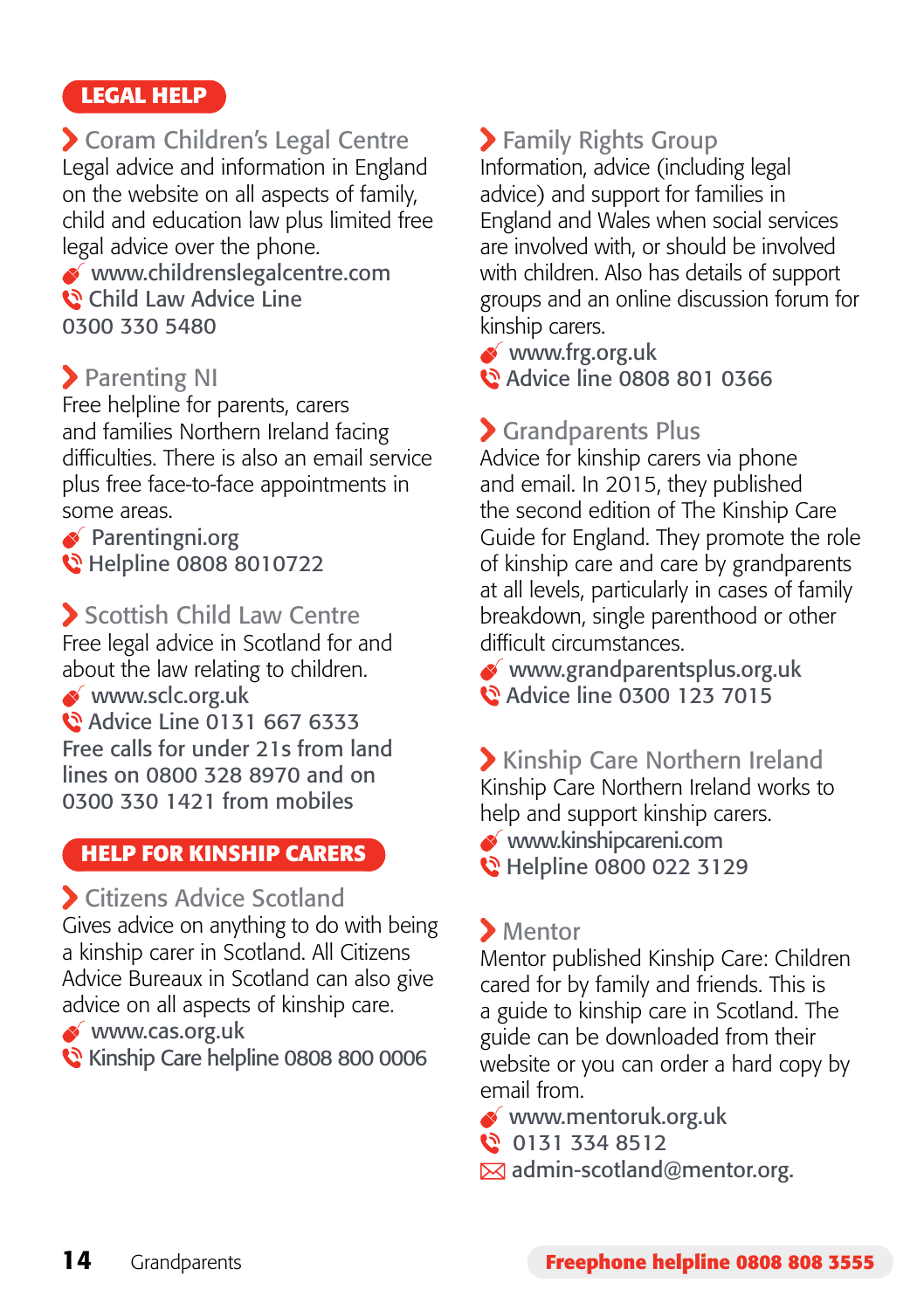### **How can Contact can help**



Contact has a team of advisers who can help you find information about individual disabilities or conditions. You can also phone us about any issues that affect your family, such as education or benefits. We are here to listen and talk through any of your concerns about your grandchild's disability.

#### **0808 808 3555 helpline@contact.org.uk**

 Parents often find that they gain most support from other parents with disabled children. Whilst advice won't always be welcome, encouraging your son or daughter to access this support may be good for the whole family. Our helpline also has details of local and UK-wide support groups. Where a condition is very rare and there is no support group, we try to link individual families through our free website.

#### **www.makingcontact.org**

 Contact also produces a range of parent guides and publications. A full list of our guides is at the link below. All our publications are free to family members who call our helpline, and free to download.

 **www.contact.org.uk/publicationslist** 



Written by Nathalie de Broglio, Karin Beeler and Gail Wagstaff.